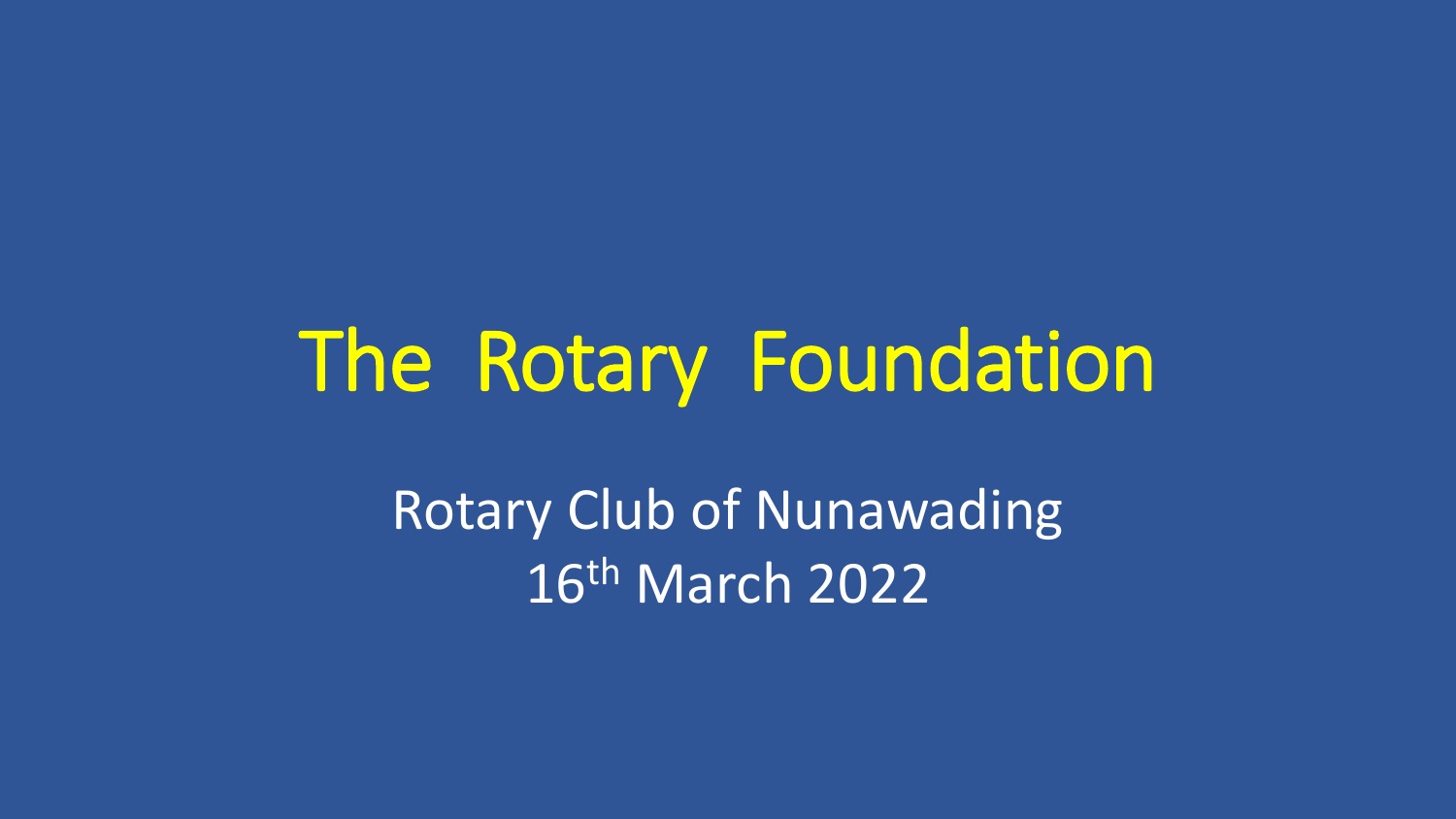### What is the mission of The Rotary Foundation?

• The Rotary Foundation helps Rotary members to advance world understanding, goodwill, and peace by improving health, providing quality education, improving the environment, and alleviating poverty.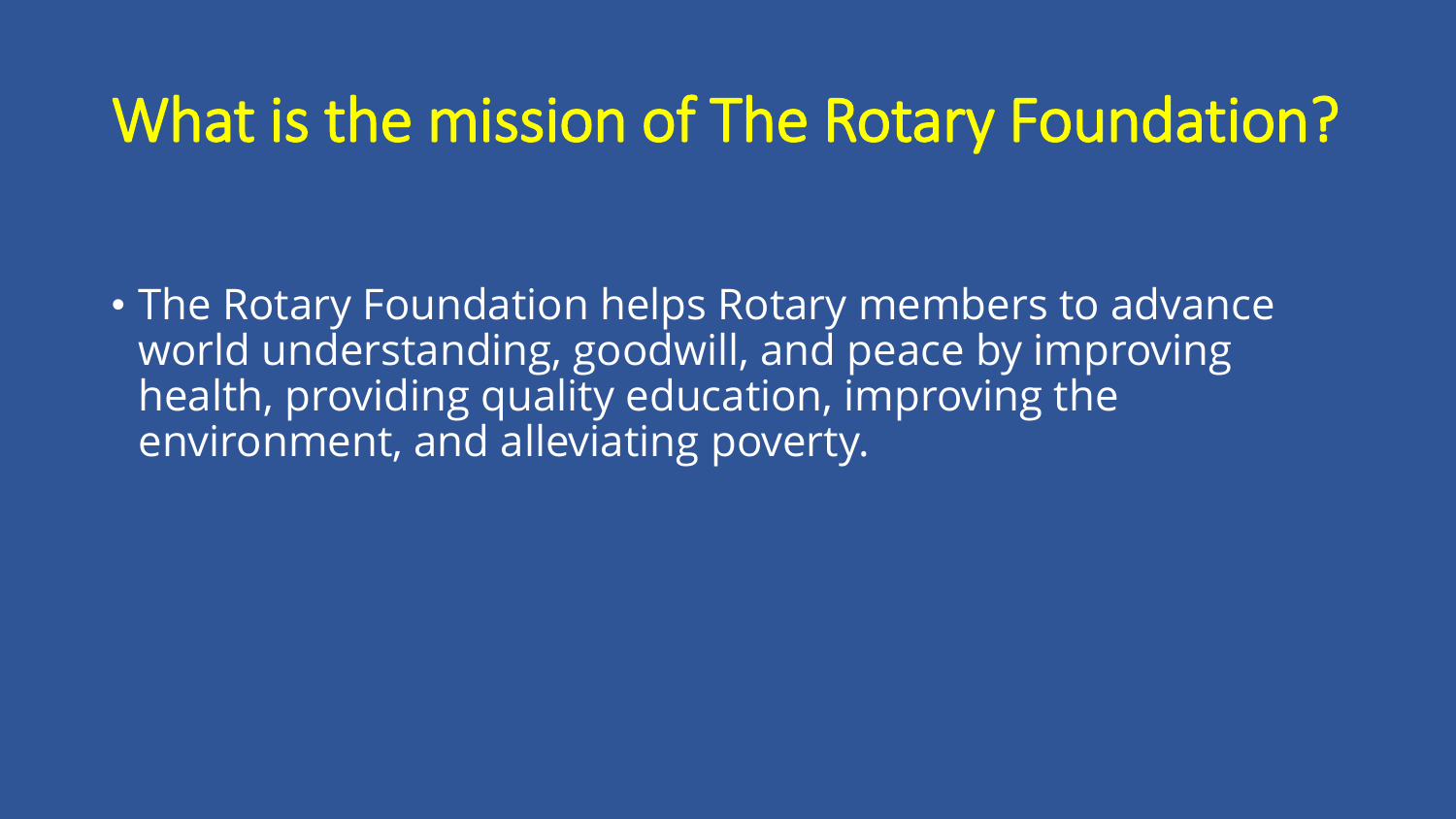# **Organisation**

- The Rotary Foundation is organized as a public charity operated exclusively for charitable purposes and governed by a **[Board of Trustees](https://www.rotary.org/en/trustees)**. The operations of Rotary International, a member organization, are overseen by its **[Board of Directors](https://www.rotary.org/en/about-rotary/our-leaders/directors)**.
- The headquarters of Rotary International and The Rotary Foundation are in Evanston, Illinois, USA. We have associate foundations in Australia, Brazil, Canada, Germany, India, Japan, and the United Kingdom.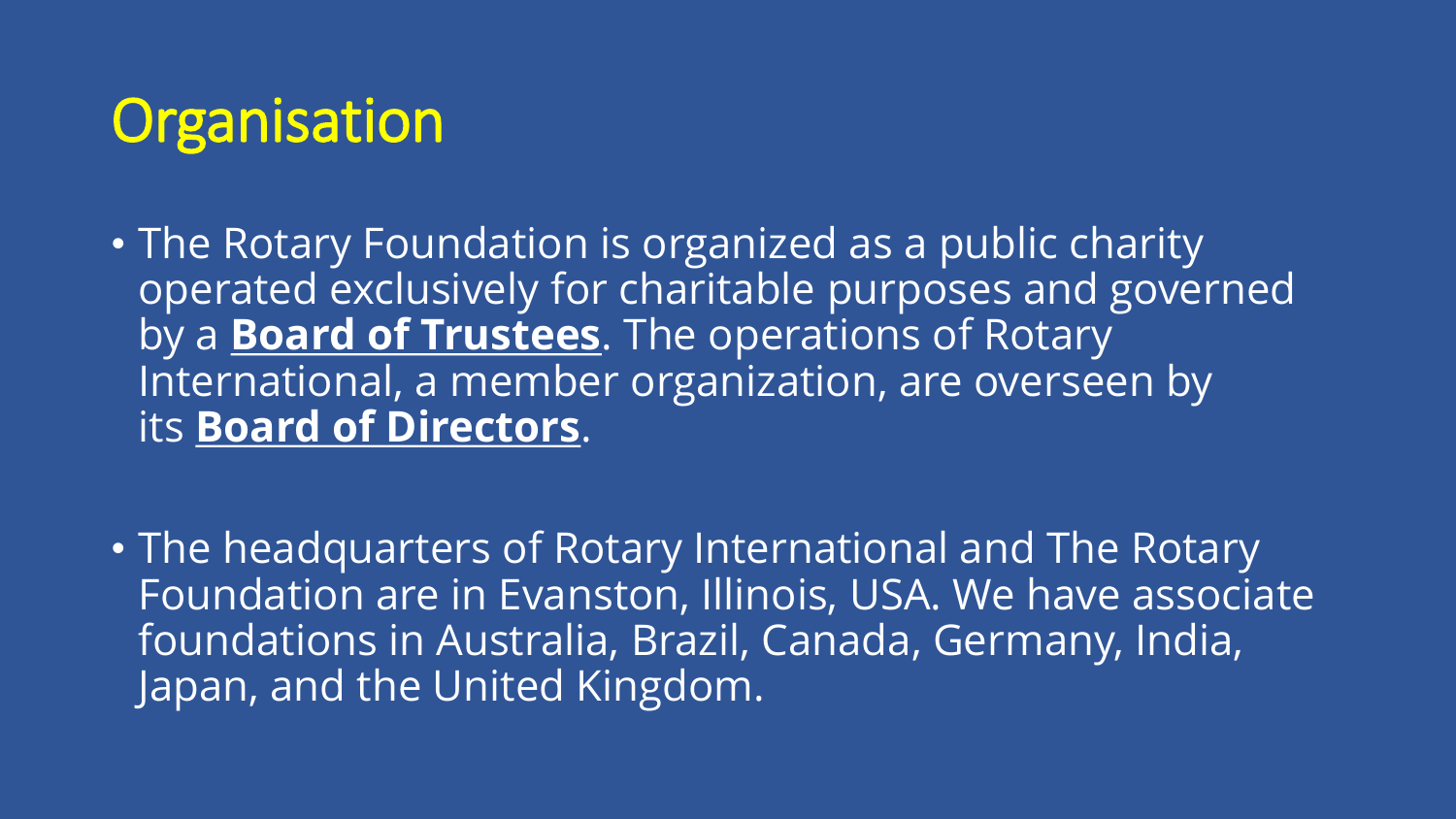### What does it do?

The Rotary Foundation transforms your gifts into service projects that change lives both close to home and around the world.

Since it was founded more than 100 years ago, the Foundation has spent more than \$4 billion on life-changing, sustainable projects.

The Rotary Foundation transforms your gifts into service projects that change lives both close to home and around the world.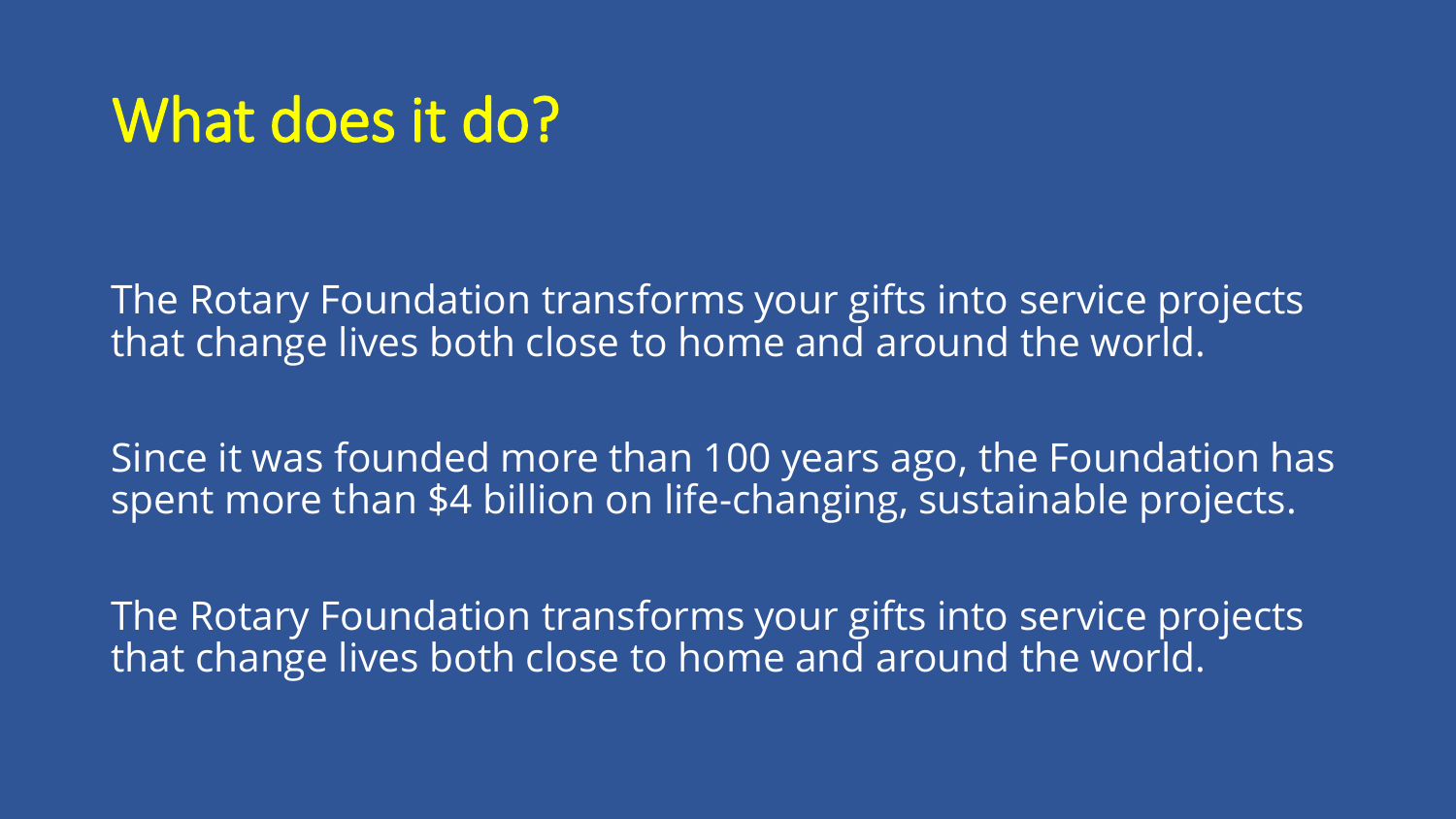## Focus for Global Grants

### Global grants by areas of focus

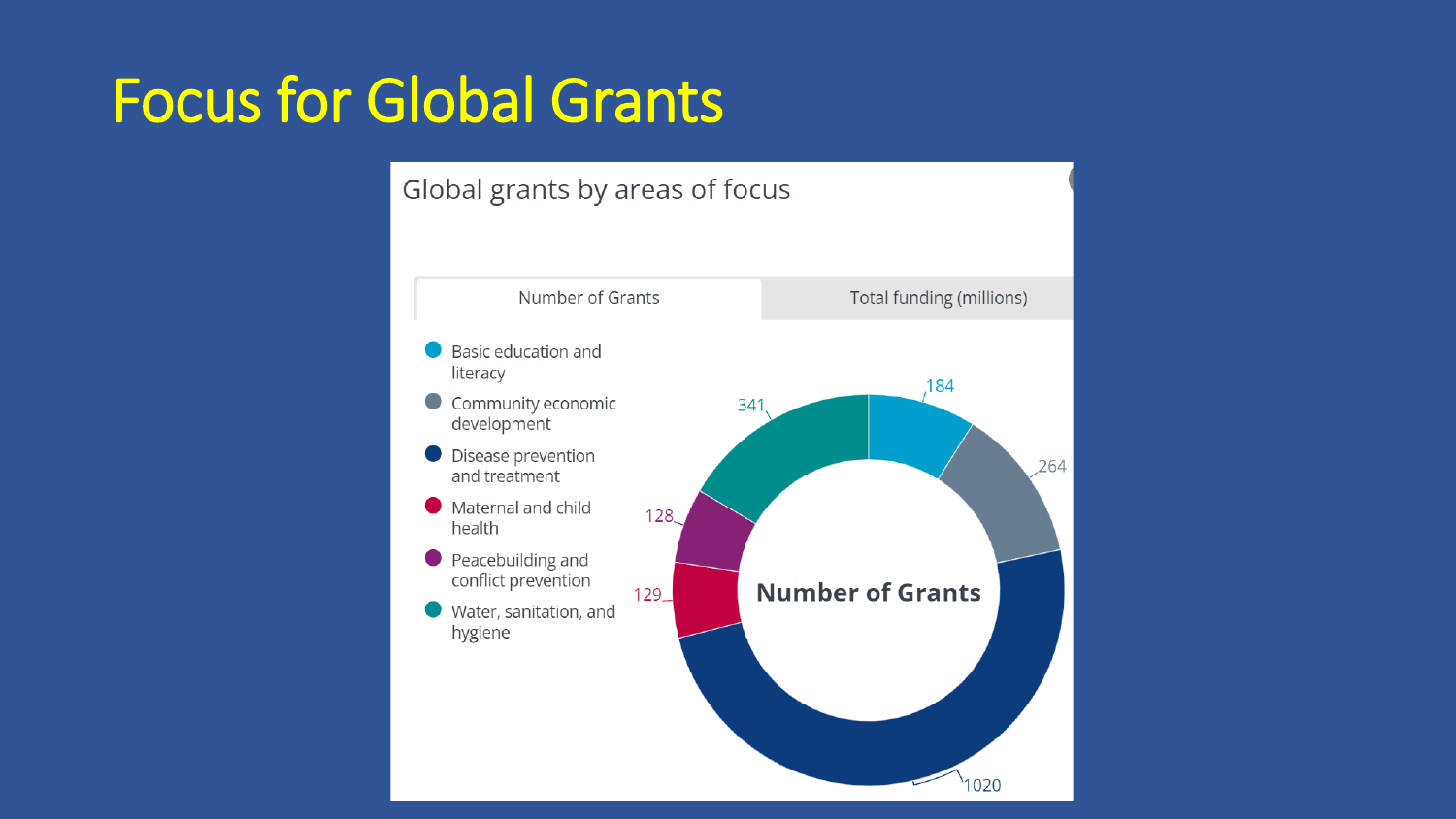### Supporting Education

- More than 775 million people over the age of 15 are illiterate. That's 17 percent of the world's adult population.
- Our goal is to strengthen the capacity of communities to support basic education and literacy, reduce gender disparity in education, and increase adult literacy. We support education for all children and literacy for children and adults.

• <https://youtu.be/WHBg3WcCai8>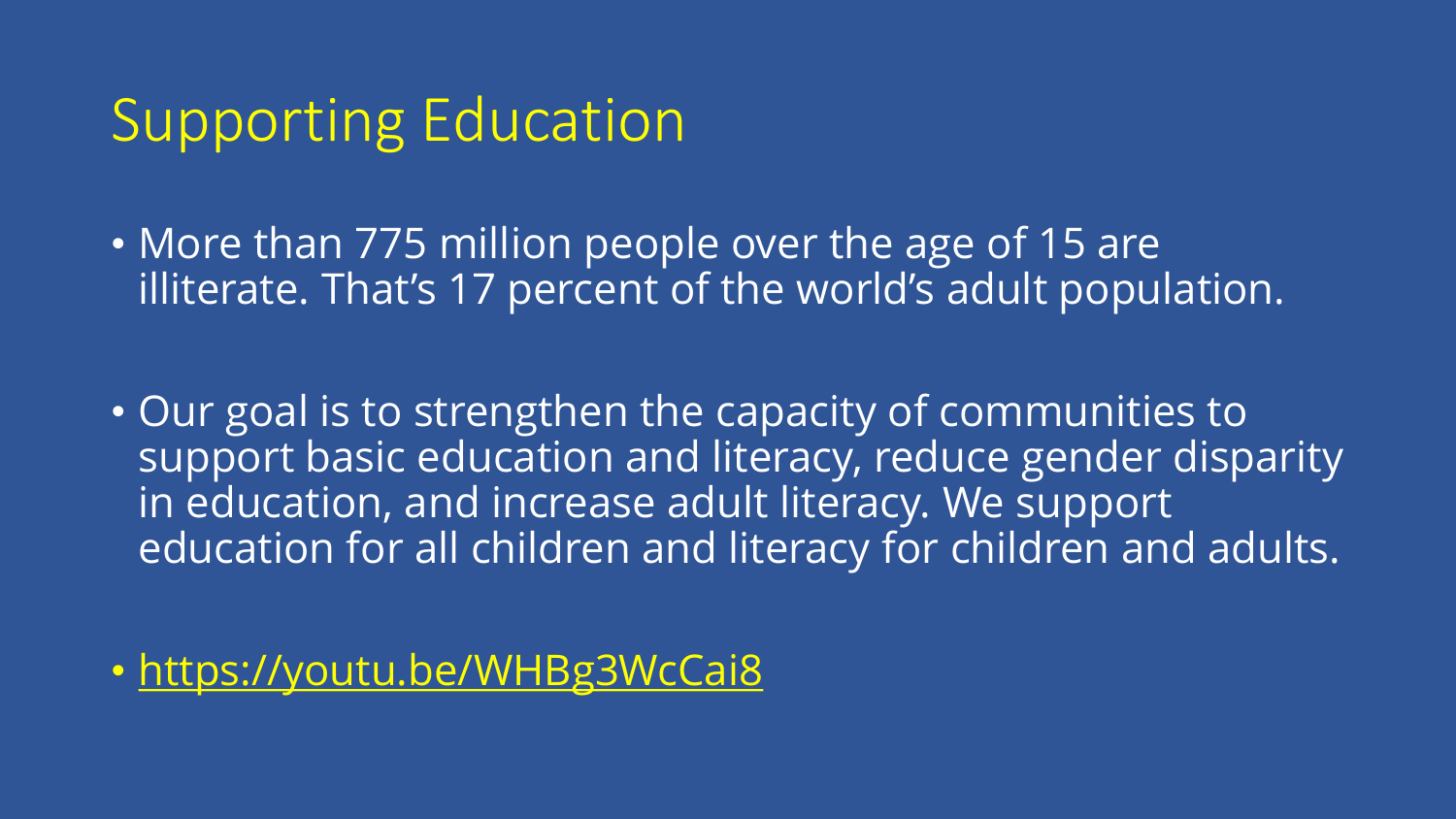### Water, sanitation and hygiene

- Clean water, sanitation, and hygiene education are basic necessities for a healthy environment and a productive life.
- When people have access to clean water and sanitation, waterborne diseases decrease, children stay healthier and attend school more regularly, and mothers can spend less time carrying water and more time helping their families.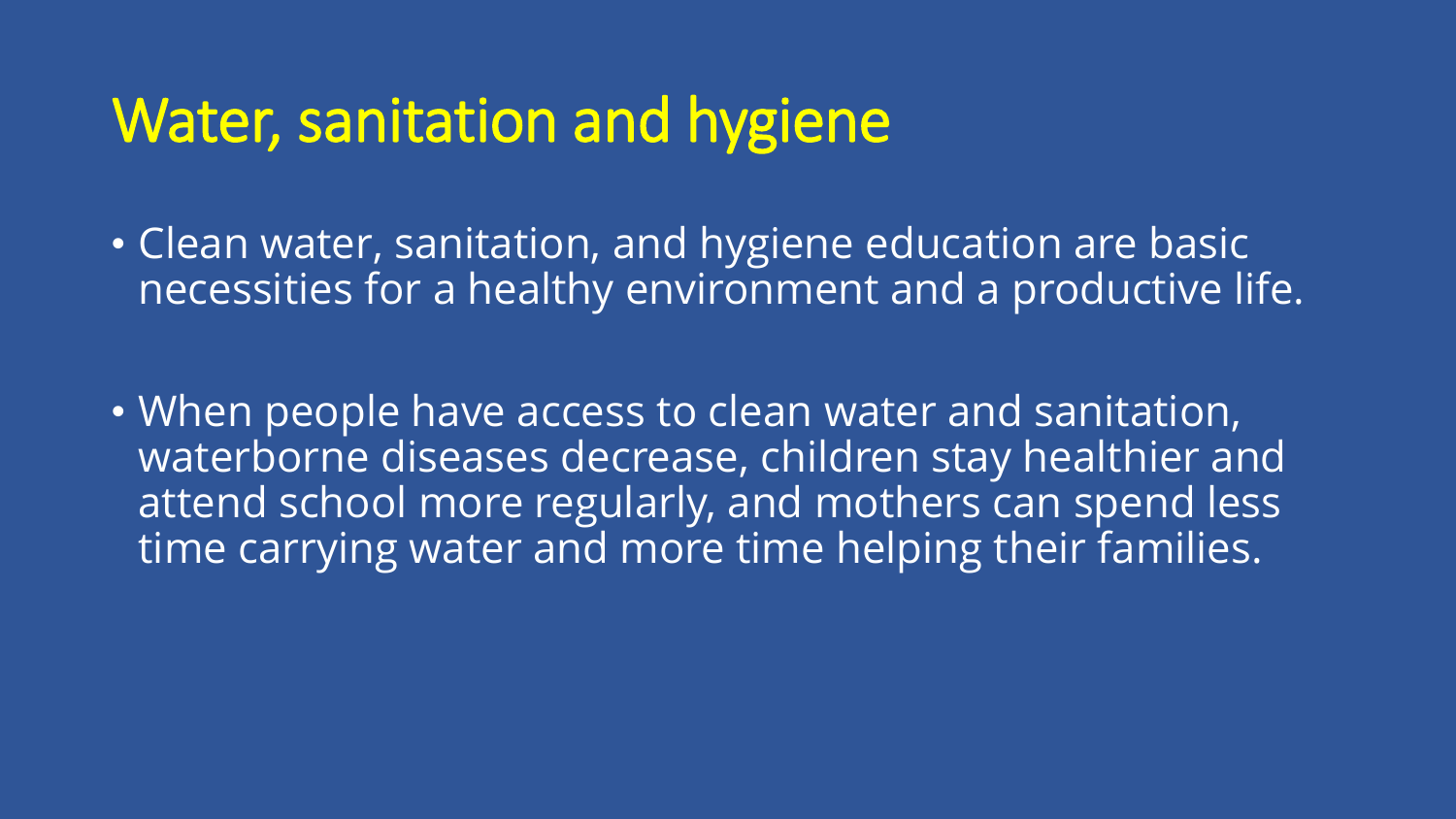

#### **ACCESS TO TOILETS IN THE PHILIPPINE**

Rotary clubs and partners built 222 toilets, six rainwater collectors, seven communal handwashing stations, and 20 biosand filters. The project provided more than 1,000 people with access to proper toilet facilities and almost 600 people with a regular supply of clean water.

#### **LEARN MORE**

#### **MAKING SCHOOLS HEALTHIER**

All 24 of Lebanon's Rotary clubs came together - overcoming religious, cultural, and political divisions - to form partnerships with the government, World Vision, UNICEF, and the Red Cross. Together the groups developed a program that delivers clean water to every public school in the country.

#### **WATER FOR A COMMUNITY**

Rotary clubs partnered with local organizations to install a rainwater harvesting and distribution center for 4,000 people in Madan, India. They also delivered training programs for women in the community and students in 35 schools.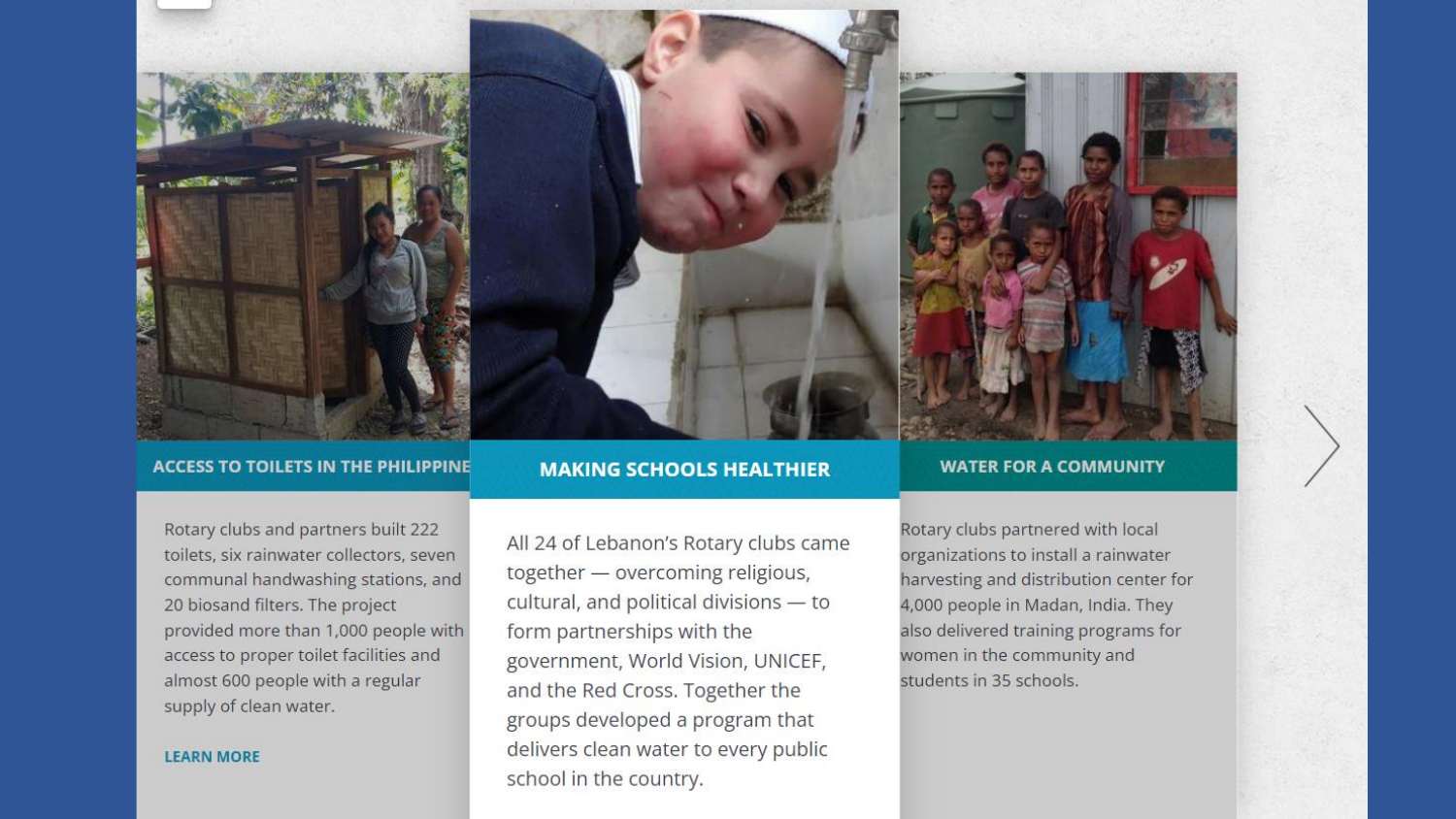

### End Polio

- Rotary has been working to eradicate polio for more than 35 years, and we've made incredible progress in the fight to rid the world of it forever.
- As a founding partner of the Global [Polio Eradication Initiative, we've](http://polioeradication.org/who-we-are/)  helped to reduced polio cases by more than 99.9 percent.
- It's crucial to eradicate polio from the last two countries where it remains endemic and to keep other countries polio-free.
- If all eradication efforts stopped today, within 10 years, polio could paralyze as many as 200,000 children each year.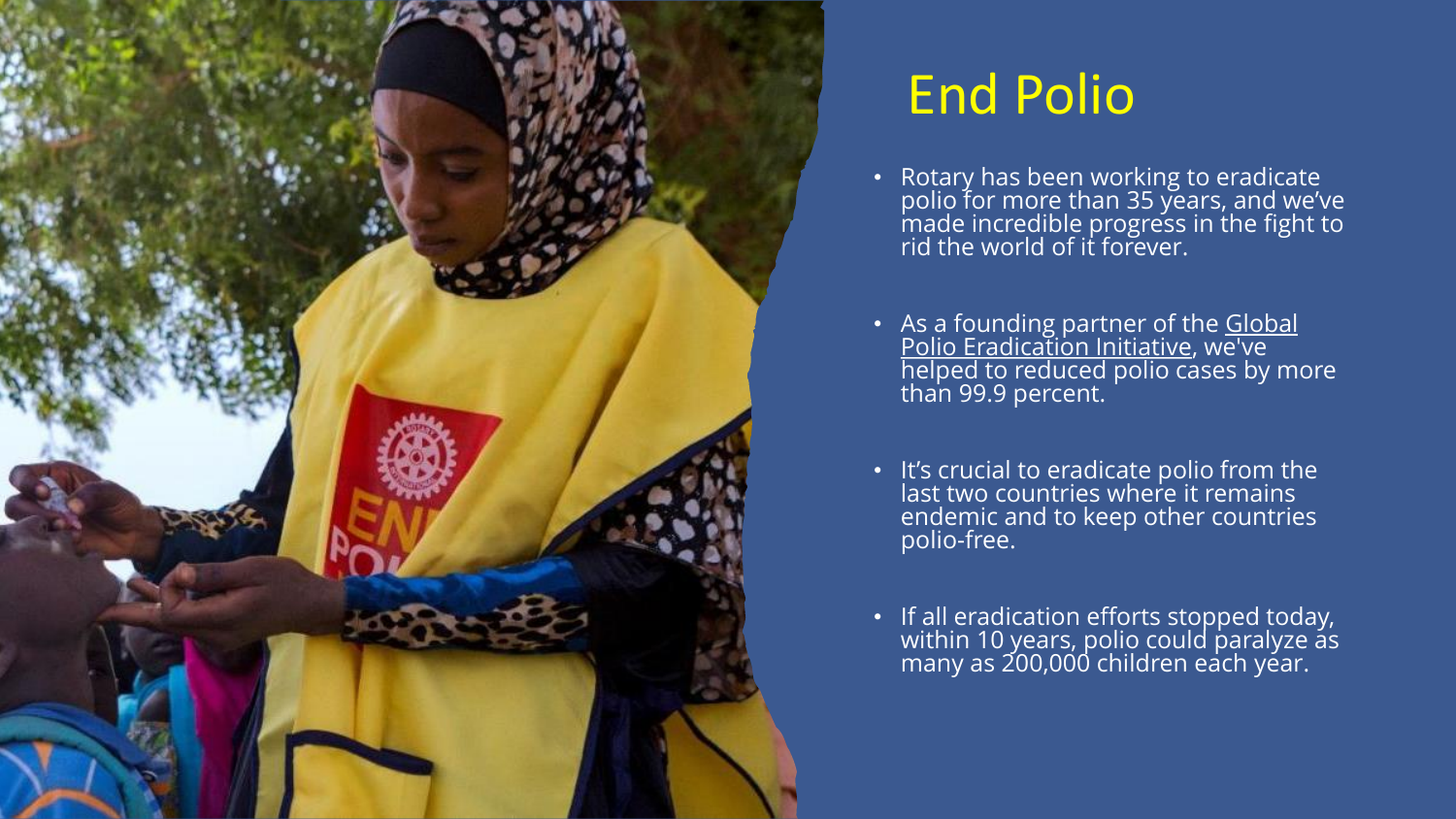### Promoting Peace



PEACEBUILDING AND CONFLICT PREVENTION

### **STOPPING ABUSE IN FAMILIES EVERYWHERE**

In Australia, the reality of where and to whom family abuse occurs shows it can and does happen to all kinds of people in all suburbs. Rotary SAFE Families campaigns for primary prevention of abuse.



PEACEBUILDING AND CONFLICT PREVENTION

### **PUTTING AN END TO DOMESTIC VIOLENCE**

Australia Rotary clubs raise awareness and funds to prevent domestic violence and support its victims

Read More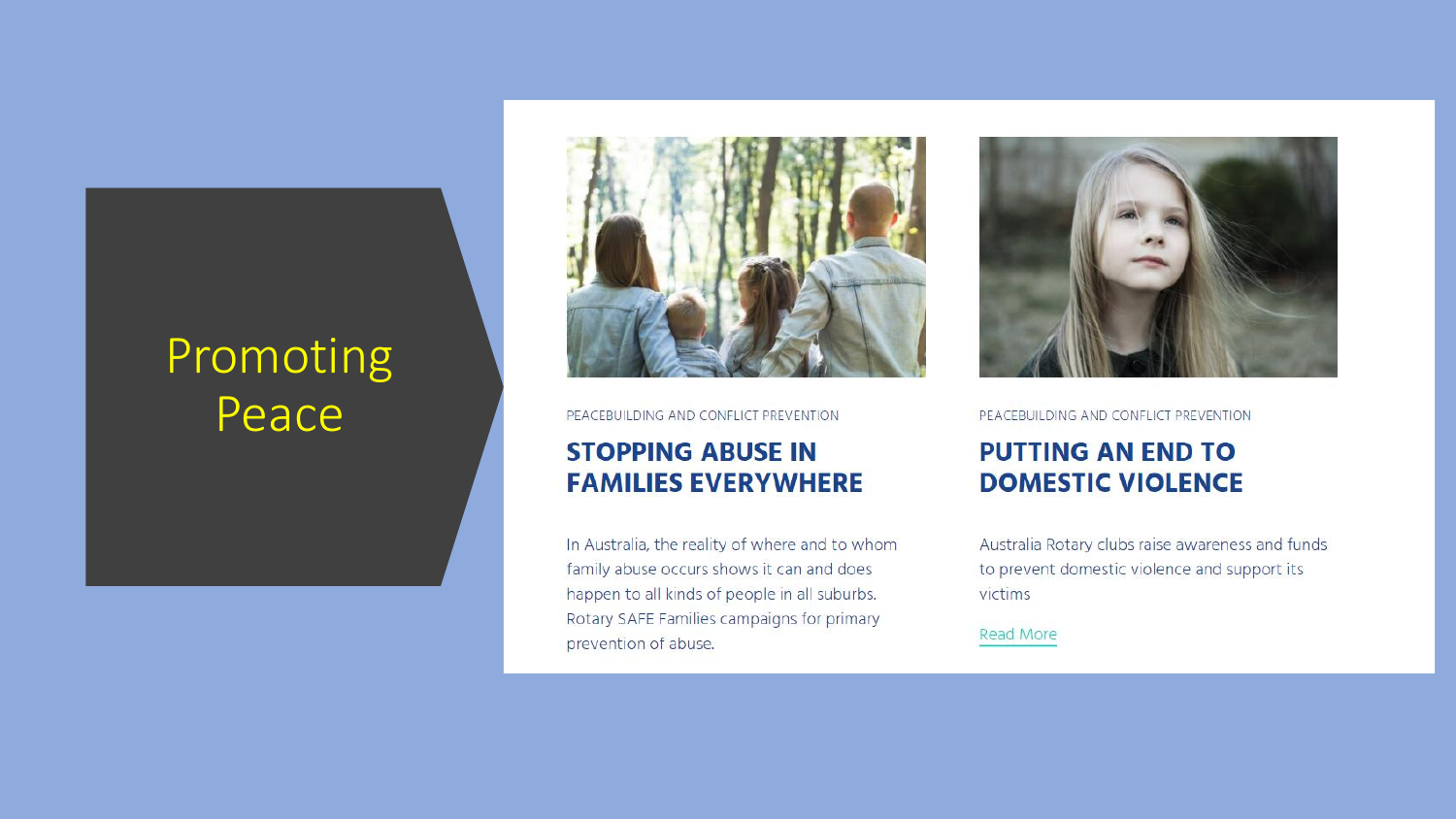### Rotary Foundation Australia

- Rotary Foundation Australia was established to direct funding to local Rotary projects and offer Australian tax deductibility. We're connecting generous local corporates and philanthropies with Rotary projects that are a social and geographic match.
- By targeting Australia's 1,700 private ancillary funds (private foundations for wealthy benefactors and companies, totalling A\$7.3 billion in assets), Rotary Foundation Australia is pitching Rotary projects for the A\$600 million these funds donate to registered charities each year.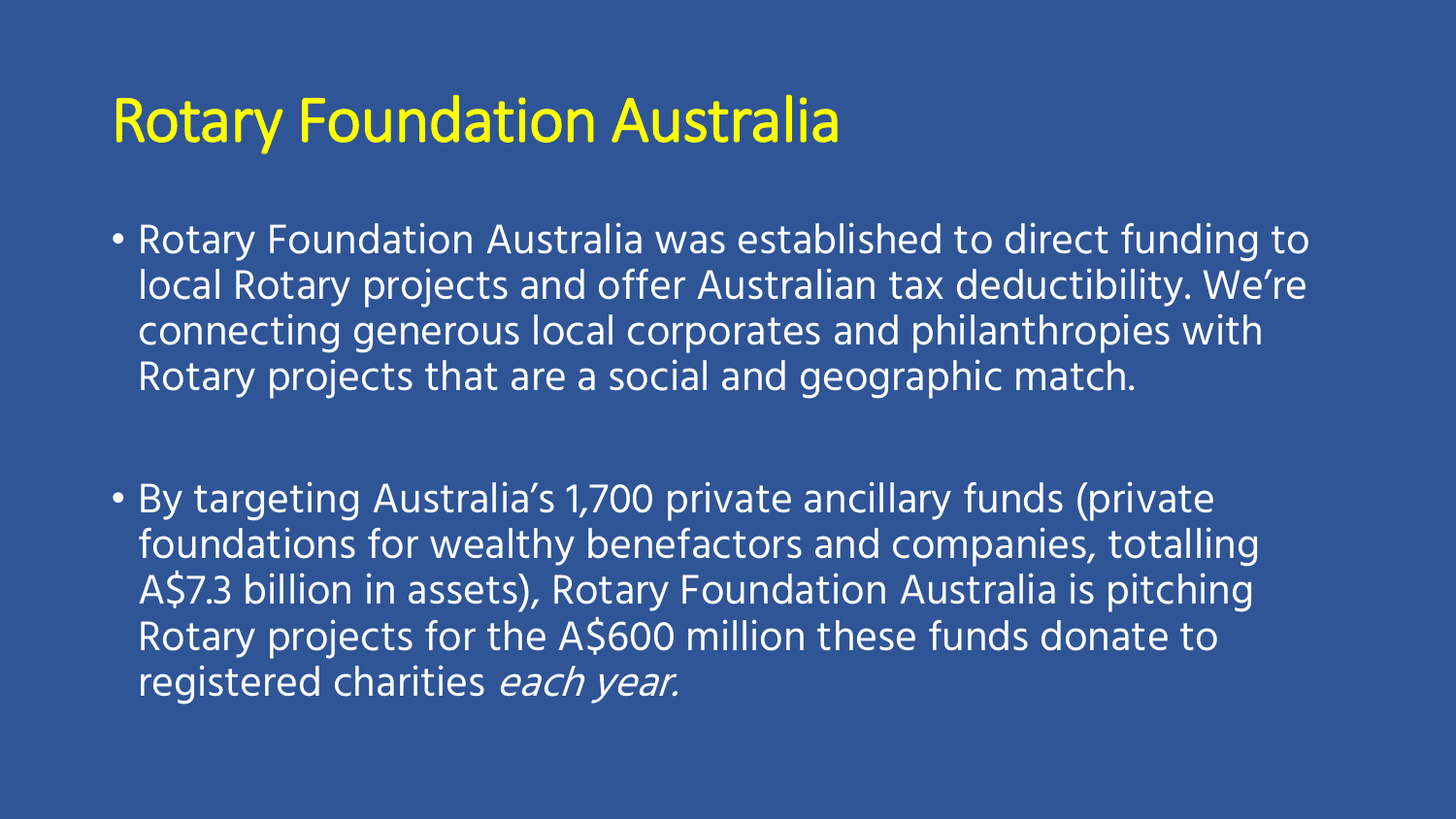# Supporting Causes

- Rotary is focused on several **critically important [causes](https://www.rotary.org/our-causes)** that make a significant difference to the lives of people in need, in Australia and around the world. These causes align closely with the UN's [Sustainable Development Goals.](https://sdgs.un.org/goals)
- Rotary Foundation Australia gives you the opportunity to invest in humanitarian outcomes that are very tightly aligned with your purpose. Our donors can choose which cause (or causes) they wish to support and large donors can engage with us to direct their support to specific Rotary projects.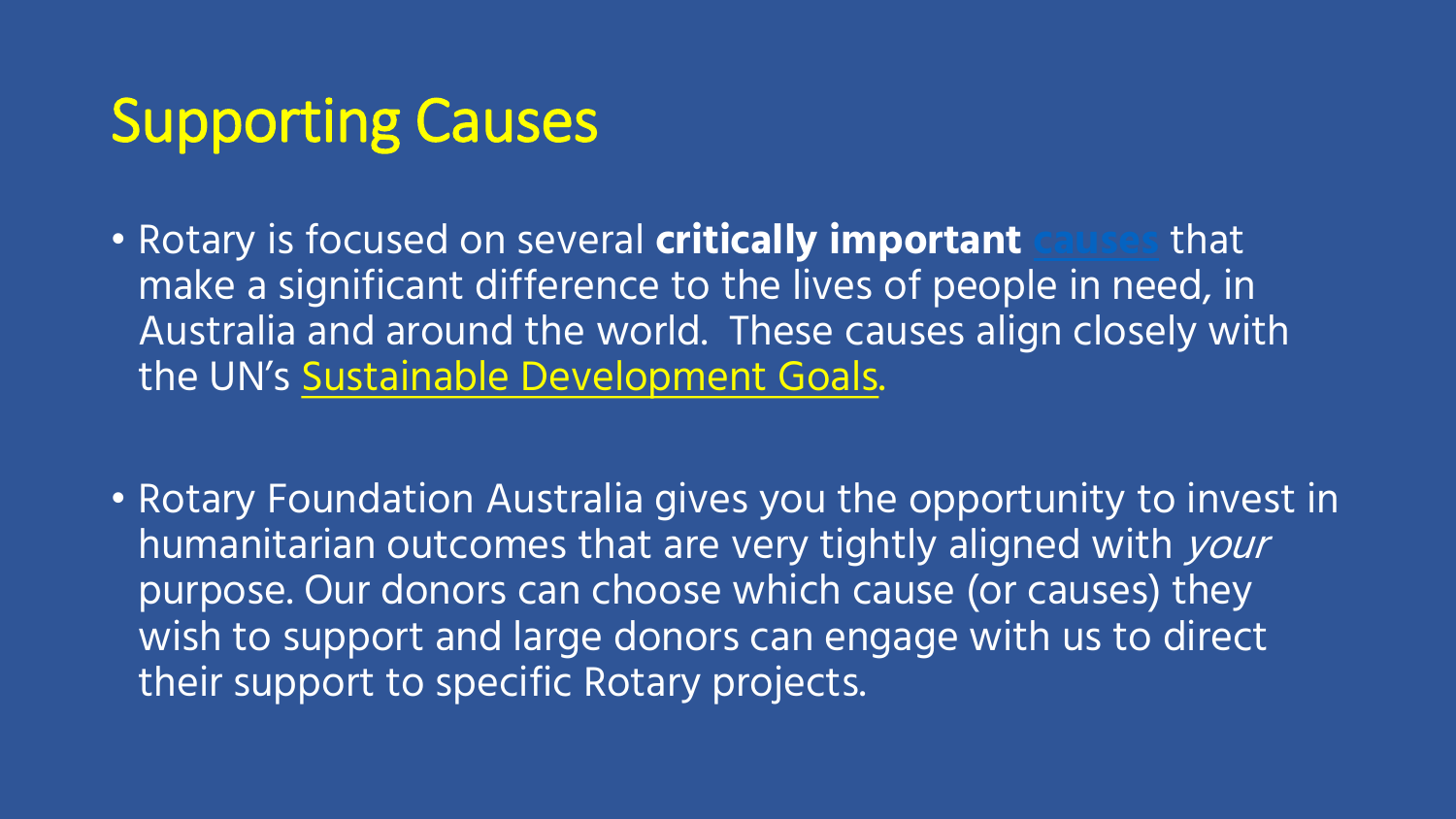#### **CAUSES**



Promoting peace



Fighting disease



Providing clean water



Saving mothers and children



Supporting education



Growing local economies



Protecting the environment



Ending polio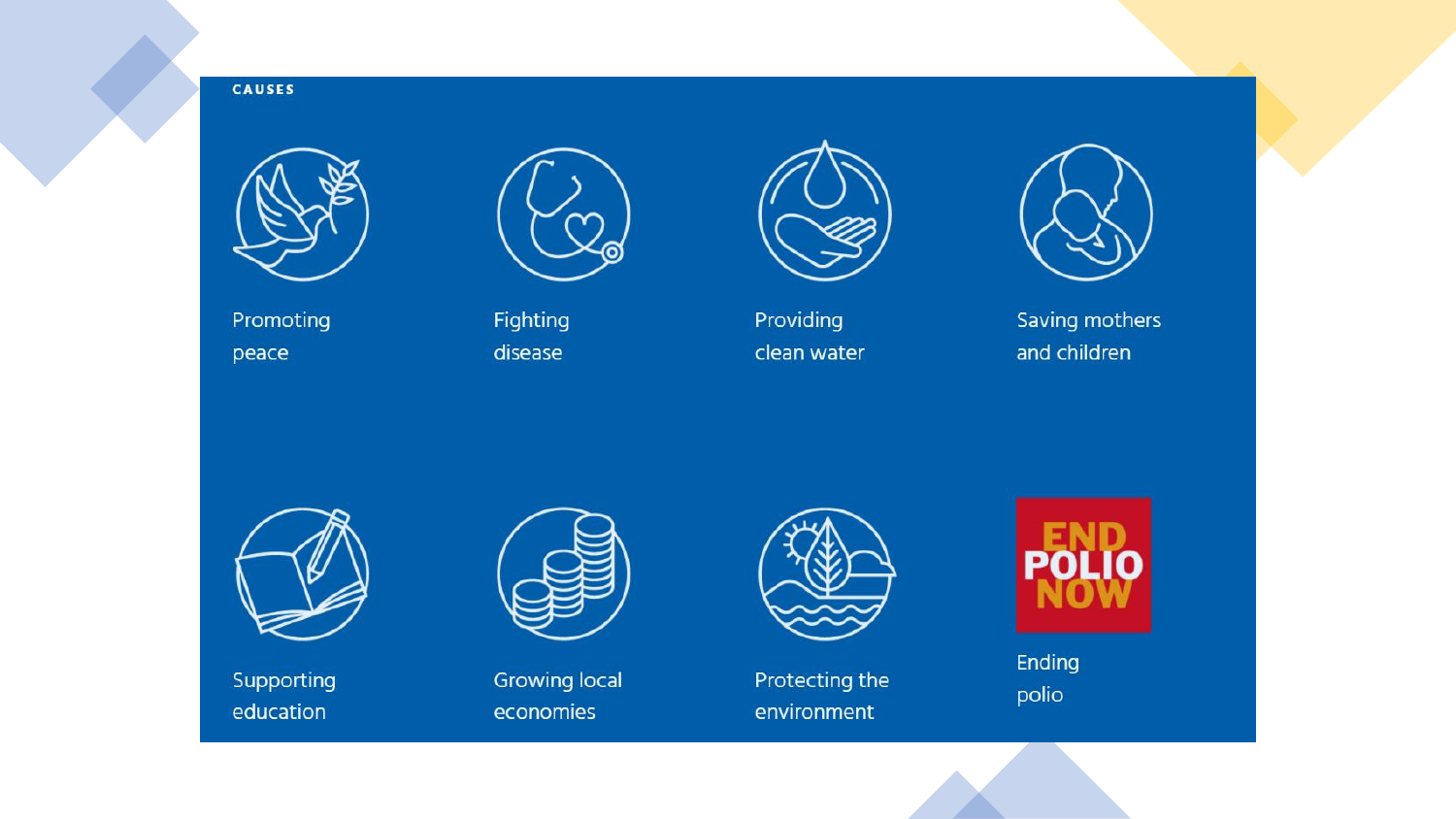### Impacts of Donations

- **What impact can one donation have?**
- For as little as 60 cents, a child can be protected from polio.
- \$50 can provide clean water to help fight waterborne illness.
- \$500 can launch an antibullying campaign and create a safe environment for children.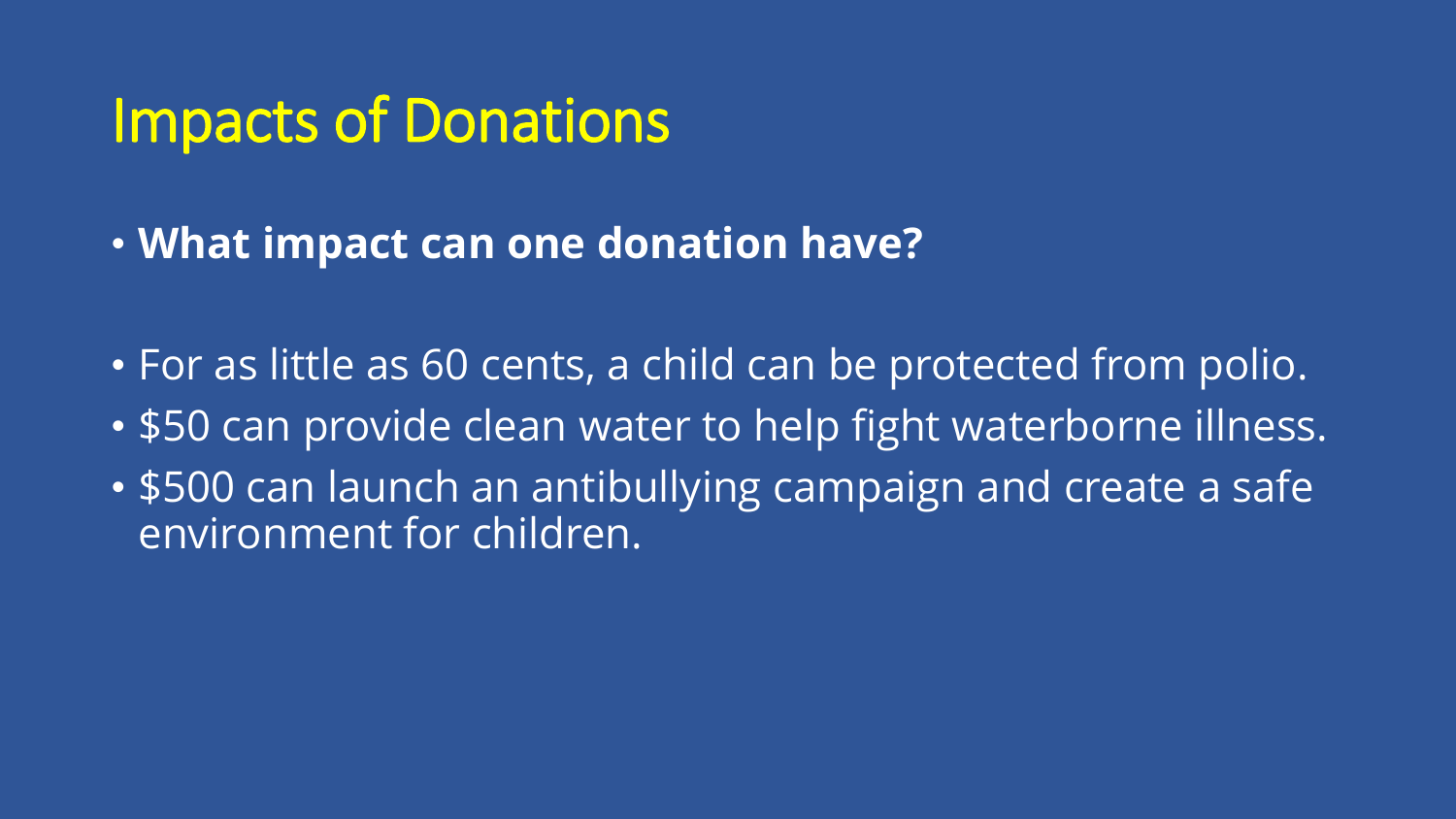### Financial support for projects

• **Local Rotary clubs can seek financial support to projects they are delivering**

• **Your Rotary project could be a match. How would your Rotary club use A\$50,000+ to supercharge its project?**

• To find out more, register your Rotary project today.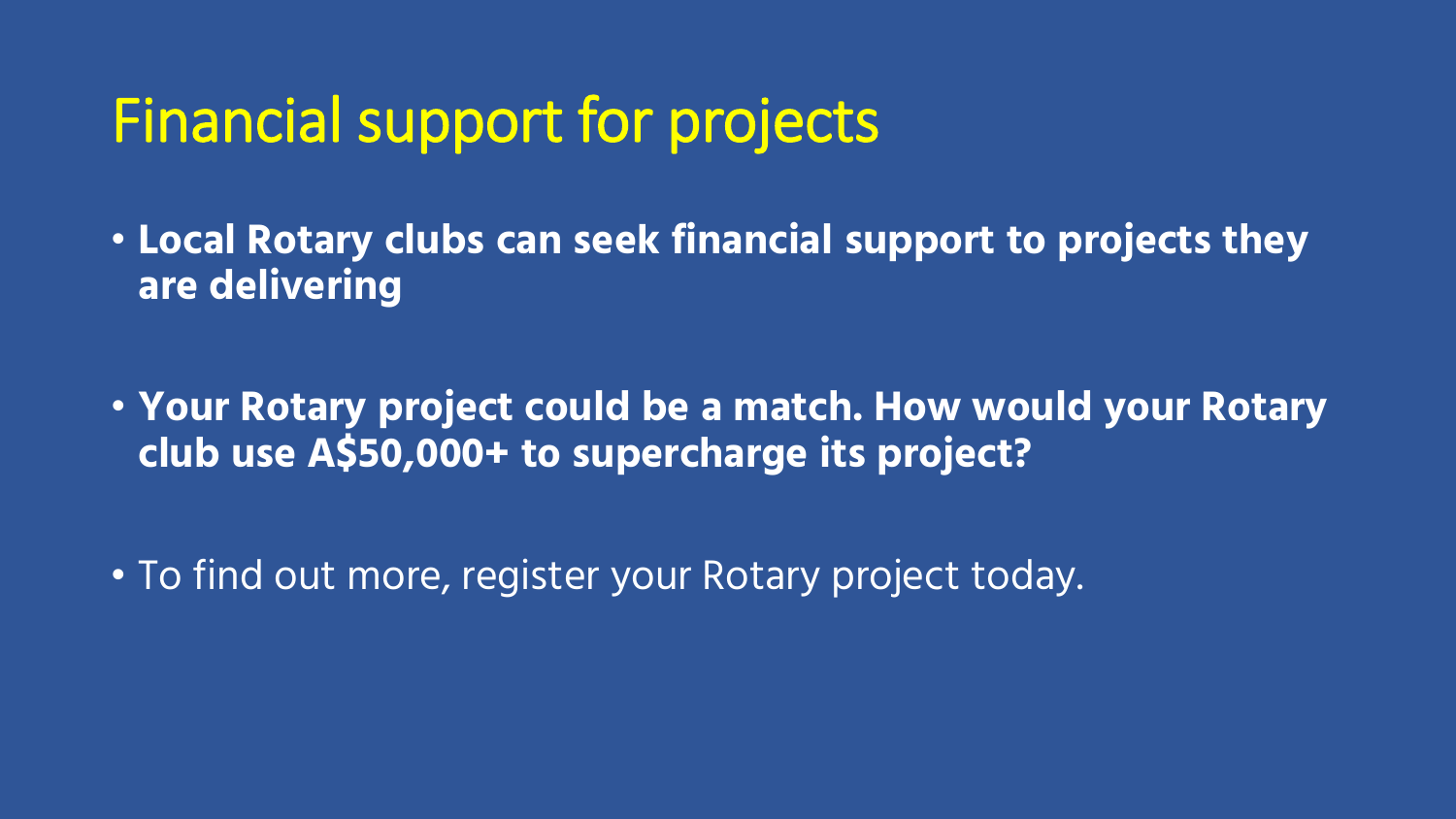How can we help? • At club meetings

• Direct contributions

• Saving money in centurion towers

• Supporting fundraising events such as the film night on the 30<sup>th</sup> March 'The Duke'